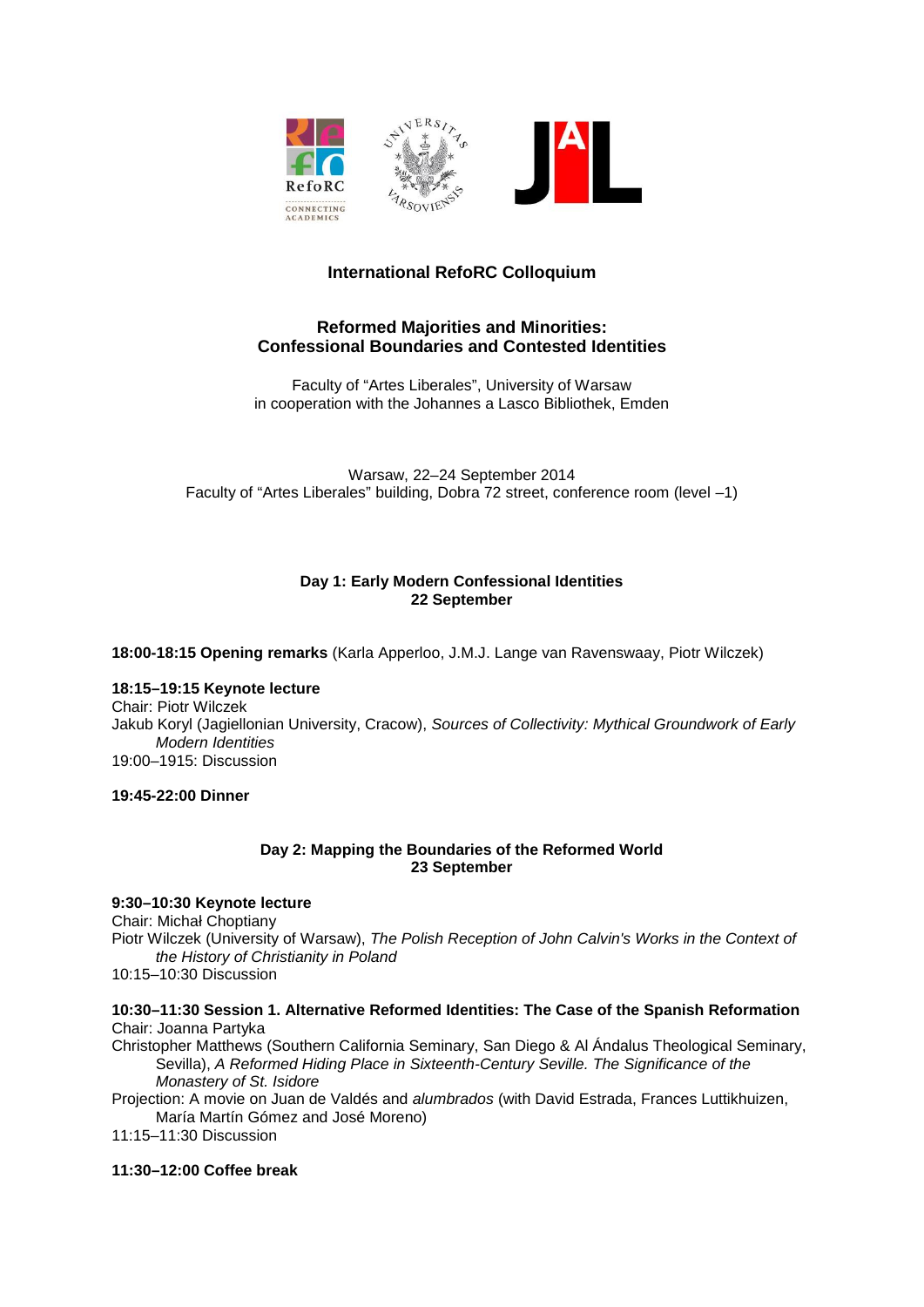## **12:00–13:30 Session 2. Transcending Difference**

Chair: Leon van den Broeke

Gábor Ittzés (Károli Gáspár University, Budapest), *From Bullinger to Specker and Garcaeus: The Reformed Origins of the Lutheran Doctrine of the Immortality of the Soul in the Sixteenth Century*

Simon Burton (University of Warsaw), *From Minority Discourse to Universal Method: Polish Chapters in the Evolution of Ramism*

Michał Choptiany (University of Warsaw), *Comets, Letters and Confessions: The Culture of Interconfessional Scholarly Dispute in Stanisław Lubieniecki's* Theatrum cometicum

12:50–13:30 Discussion

## **13:30–14:30 Lunch break**

#### **14:30–15:30 Session 3. Majority/Minority Dialectics**

Chair: Paweł Rutkowski

Felicita Tramontana (Università degli Studi di Palermo), *An Unusual Setting: Catholics Meeting Protestants in the Ottoman Middle East*

Barbara A. Kaminska (University of California, Santa Barbara), *Religious Minority between Triumph and Persecution: Frans Hogenberg's* Hedge-preaching outside Antwerp *and the Flemish Community in Cologne*

15:10–15:30 Discussion

**15:30–16:30 Session 4. Contested Reformed Identities: Between Reform and Radical Reform** Chair: Simon Burton

Alessandra Celati (Università di Pisa), *A Peculiar Reformed Minority: Italian Protestant Physicians between Religious Propaganda, Inquisition Repression and Freedom of Thought*

Jan-Andrea Bernhard-Schmid (Universität Zürich), *Die italienische Fremdengemeinde in Pińczów bei Krakau: Wiederentdeckte und unbekannte Schriften aus Zürcher Archiven*

16:10–16:30 Discussion

# **16:30–17:00 Coffee break**

**17:00–19:00 Session 5. Beyond the Reformed Pale: Quakers and Socinians** Chair: Michał Choptiany

Borbála Lovas (MTA-ELTE HECE), *Catholics or Calvinists? The Target of Enyedi's Unitarian Sermons in Sixteenth- and Seventeenth-Century Transylvania*

Magdalena Luszczynska (Hebrew University of Jerusalem), *Inter-Faith Disputation, Christian Hebraism, and a Leadership Campaign: The Multidimensional Character of Marcin Czechowic's Anti-Jewish Polemics* 

Paweł Rutkowski (University of Warsaw), *Witches, Frogs and Papists: Representing Quakers in Seventeenth-Century England*

Gizella Keserű (University of Szeged), *The Limits of Brotherly Cooperation. Polish Brethren and Transylvanian Unitarians in the Seventeenth Century*

18:20–19:00 Discussion

#### **19:30-22:00 Dinner**

## **Day 3: Reformed Majorities and Minorities in a Political, Social and Intellectual Context 24 September**

# **9:30–11:00 Session 6: Civic Life**

Chair: Gábor Ittzés Maximilian Scholz (Yale University), *Reformed Survival in Frankfurt am Main, 1555–1618* Mihály Balázs (University of Szeged), *Aus der Mehrheit in die Minderheit. Der Weg des siebenbürgischen Antitrinitarismus im 16-17. Jahrhundert*

Marta Małkus (Museum of the Wschowa Land), *Katholiken in lutheranischer Stadt. Der Fall Wschowas (Fraustadts) in der frühen Neuzeit*

10:30–11:00 Discussion